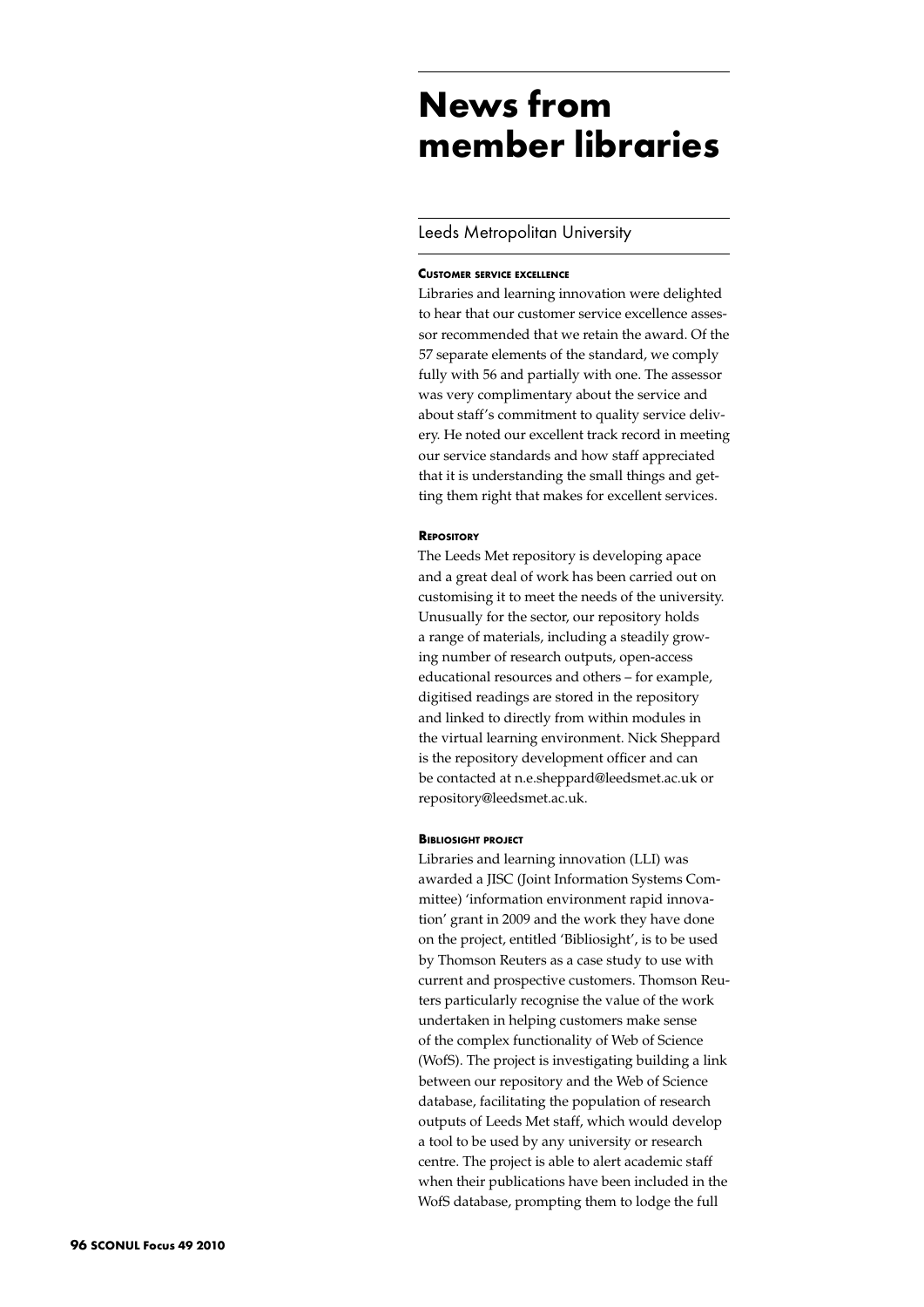text in the repository. The team has developed a desktop tool that can be used to carry out a regular search of Web of Science, gathering the latest additions by Leeds Met staff. As well as interest from Thomson Reuters, the project's outputs are also attracting interest from the sector. Wendy Luker and Nick Sheppard recently presented to repository managers on the outcomes of the project at a meeting of the UK Council of Research Repositories. They can be contacted on w.luker@ leedsmet.ac.uk or n.e.sheppard@leedsmet.ac.uk.

#### **Skills for Learning podcasts**

A range of podcasts intended to help boost students' study skills has been launched by Skills for Learning: http://lskills-dev.leedsmet.ac.uk/podcast/podcast.shtml. The podcasts enable students to listen to helpful advice whenever they need it. Themes include essay-writing, how to avoid plagiarism and analysing statistical data. A new podcast will be uploaded every month during term-time and podcasts from previous months will remain accessible for the current academic year. Students can listen to the podcast on the Skills for Learning website, download the MP3 file or subscribe to the podcast feed in i-Tunes. Each podcast episode is approximately 6–8 minutes long.

#### **Information literacy strategy**

The library has developed an information literacy strategy for the university in consultation with teacher fellows and other academic staff. The aim is for information literacy to be embedded in the curriculum and assessed in all first-level courses. A matrix has been created to show recommended information literacy learning outcomes for each level of study and how these could be assessed. These will then be matched to the teaching, learning material and support offered by the library. Learning objects (hosted within the repository) and resources will be bundled together to achieve specific learning outcomes, and academic staff will be able to embed these into their modules. In addition to bundles of learning objects, an online version of the 'Little book of information literacy' is being created which will include videos, tutorials and audio. This will form the basis of a stand-alone module which academic staff can use for their students. The library will of course continue to offer face-to-face teaching as part of their support for the strategy and are working with academic staff to pilot the strategy with certain courses, and will use these as case studies to cascade further across the university. Contacts are Fiona Middleton (f.middleton@leedsmet.ac.uk),

Liz Lanfear (l.lanfear@leedsmet.ac.uk) or Karen Fisher (k.fisher@leedsmet.ac.uk).

Helen Loughran E-mail: h.loughran@leedsmet.ac.uk

## Liverpool John Moores University

#### **New service model**

In September 2009 the new service area called library and student support (L&SS) started its first academic year as a converged library, IT and student administration service, operating out of three newly refurbished learning resources centres (LRCs). The service model, as previously reported, is quite unique in that staff coming from the main business areas of L&SS (research and learner support and student administration) come together within the LRCs to form a standard customer services area, which delivers front-facing student services from the service points known as the 'hub' and the transaction desk. These areas are now known as the 'student zones' and all student-facing support and administration now take place within these overarching customer services areas. The services available include programme and module enrolment, coursework submission, progression advice, access to welfare and careers appointments, library and IT support and guidance, student finance, programme administration and so on. The areas surrounding the student zones in the new LRCs, then, start to look a little more like a traditional LRC, featuring lots of student-facing spaces, including IT and PC areas, flexible and social learning spaces, bookable group rooms and meeting rooms, café areas, quiet study areas and, of course, library areas.

The new service and its associated developments have represented huge changes to the university and all the staff involved, and a robust changemanagement programme, sitting alongside a fairly rapid cultural and physical transition (with regards to the LRCs and the services delivered within them), has allowed L&SS staff to move into the new environment whilst continuing to deliver excellent services and facilities to our customers.

As to what the students think about their new services, feedback and management information received during semester one have indicated that the new service has been very well received and that students are pleased to be able to access all their student support services from one place and from a consistent customer services team. We are now entering into a review period, when univer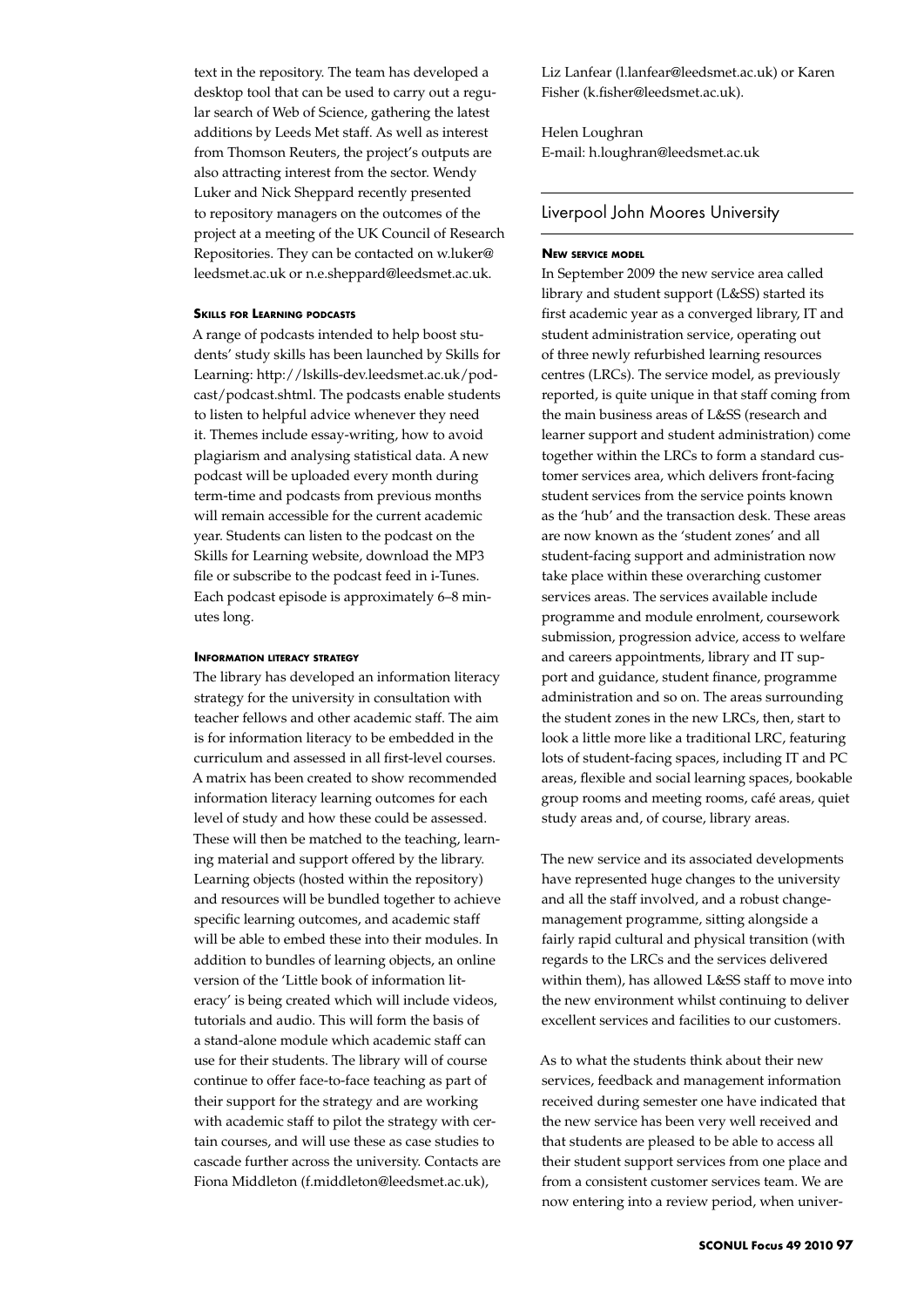sity-wide groups will be evaluating the impact that all the changes have had on the delivery of student administration and student support services.

We will be holding open days during the summer of 2010 so that colleagues from other university libraries can come to see exactly what we have done with our LRCs and our student services.

## **Marketing and publicity initiatives**

We will be approaching our bi-annual LibQUAL survey during autumn 2010, and are still keen to capture our users' perceptions of the library services delivered to them, even within our new superconverged service. During 2009 we thoroughly evaluated the responses that we received from our 2008 survey and have been able to act upon the findings, particularly as we have opened newly refurbished LRCs during 2009.

The main findings are associated with users' perceptions of our IT facilities and designated quiet and group study spaces, as well as critical feedback regarding our electronic library pages. All this allowed for us to make the necessary developments to our services and facilities and to take a targeted marketing approach, via our marketing strategy, during 2010. This included:

- • redeveloping our electronic library pages and publishing a new user guide to help re-launch them
- acquiring further PCs and laptops and having a focused campaign about PC use and availability within the new LRCs
- a 'know your zone' campaign, focusing on raising customer awareness of the types of spaces and areas available to them within their LRCs.

We were then able to package all this information together and produce a 'LibQUAL response leaflet' for our customers, entitled 'You said – we did.'

We look forward to carrying out our 2010 LibQUAL and to seeing how far we have progressed with some of these facilities and services.

#### **L&SS values**

As part of our 'merger' we decided, in the autumn of 2009, to redefine our values. This seemed appropriate as we were bringing lots of service teams together to form library and student support (L&SS): as part of the process of becoming a unified team, it was important that we all agreed upon and shared the same professional values. We have approached this by consulting all our main stakeholder groups (students, academic staff, service area staff and L&SS staff) and ascertaining how they envisage L&SS as a service, both now and in the future. We did this through a 'cultural web' model, and the output of the initial stakeholder focus groups has allowed L&SS managers to develop some specific values for the department.

The two main 'values' areas are that:

- 1 We provide support services to the highest standards we can achieve, with customers at the centre of our business.
- 2 We deliver responsive services through working in partnership with our stakeholders.

What these actually mean day to day for L&SS can then be broken down, and we are now in the process of working with L&SS staff and the other stakeholder groups to establish the appropriate behaviours and attitudes to accompany the values of the service.

Leo Appleton E-mail: l.appleton1@ljmu.ac.uk

# University of Plymouth

## **The impact of enterprise**

The university recently launched its strategic plan for 2009–2012, 'Embedding enterprise: creating our future: the University of Plymouth 2009–2012' (available at http://www.plymouth.ac.uk/mission). This enables information and learning services (ILS) to position its own three strategies clearly within the university context, with e-business and technology-enhanced learning to the fore.

The university's enterprise initiative has been felt in a number of areas. Some ILS staff have been involved in the network of 'enterprise enablers', greenhousing suggestions around issues such as health and wellbeing, through-life learning and social enterprise. Linked to this, ILS made funding available for small projects related to the university's themes, and the first of these has now been completed. Nigel May, academic support manager, worked with the English language centre and business language and information service in evaluating and developing a questionnaire aimed at Chinese students, to enable a better understanding of their learning experience prior to the UK and hence their immediate study-support needs.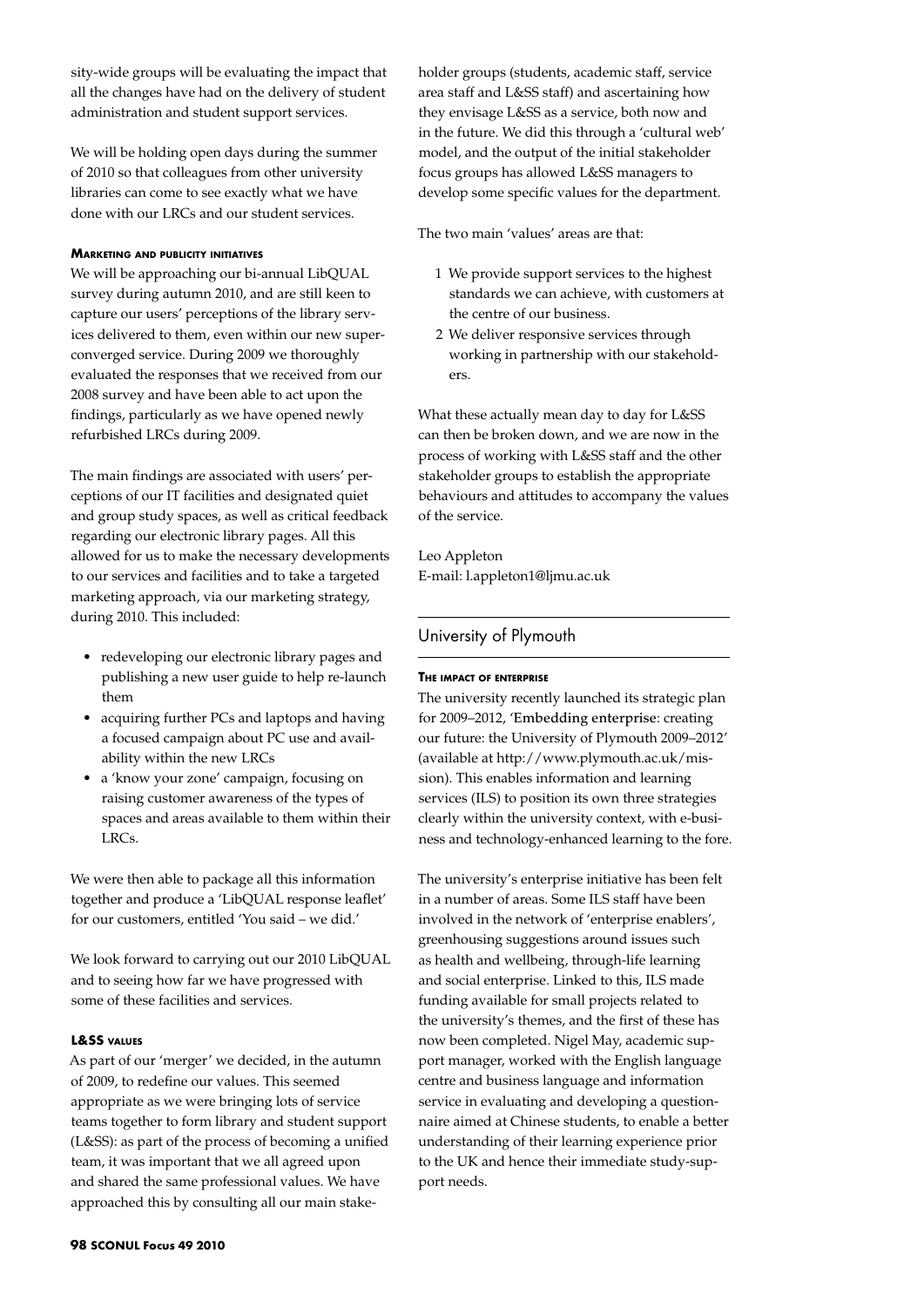The next project, looking at the provision of alternative formats for users who are unable to access standard print, is already under way, and others are in the pipeline.

The new human resources strategy has led to an institution-wide leadership development programme, run in partnership with the university's centre for leadership and organisational excellence (CLOE). Currently, members of the ILS management team are involved in the senior programme with a group of ILS team leaders in the initial cohort for the essential leadership skills programme, running from February 2010. A leadership toolkit (practical workshops) and informal leadership skills are also part of the extensive prOgramme, which aims to ensure that leadership development is embedded throughout the university.

#### **Service developments**

Following the move to the 'cashless library' in the autumn term of 2009, from January 2010 users have been able to pay Voyager charges from the intranet, by adding a 'MyVoyager' web part to their own 'MySite'. At the moment there still has to be a manual intervention before the user's record is cleared, so the transaction does not yet fully take place in real time.

Digital display screens showing library and other relevant information are now being used near the library entrance and in the 24x7 area. These are likely to link to a university-wide information feed when it becomes available.

This term has seen the introduction of self-service access to large-format printing (up to A0, priced at £8), with two printers available for use within the library, one of them in the 24x7 area. Making these printers available on open access is thought to be a first within higher education; so far there have proved to be fewer problems than anticipated.

A Braille printer has also recently been installed within the library. The number of undergraduates who have a visual disability continues to rise, alongside the increasing proportion of Plymouth's undergraduate population who are registered as having some level of disability, currently 10.9%.

With the help of an Italian student on placement we have also recently undertaken some research into the motivation behind journal loans. Why do library users choose to borrow our print journals (one-day loans) rather than read them within the library or photocopy them? The results are unsurprising – reasons include staff and researchers borrowing so that they can copy 'for free' in their departments; others simply prefer to read at home.

#### **STAFFING**

Julie Moody has recently taken up the post of subject librarian for health within the academic support team; in a previous post she was manager of the library at Saltash College, one of our partner colleges.

Rosemary A. Smith E-mail: rsmith@plymouth.ac.uk

#### University of Reading

#### **New trainee liaison librarians**

We mentor several trainee liaison librarians for CILIP (Chartered Institute of Library and Information Professionals) chartership in wellstructured three-year posts designed to give new professionals a range of liaison, functional and supervisory services. Recently we appointed David Brown, Elizabeth Simpson and Elizabeth Schlackman.

#### **Study space grant**



In March 2009, we created further study space on main library's fifth floor from three areas, latterly used for storage, that were vacated when our special collections were transferred to new premises. Revising students made good use of them, despite mismatched furniture. However, in July we made a successful £10,000 bid to the university's annual fund to refurbish them with new tables, chairs and flooring. Designated for quiet study, they have been in use since late 2009.

#### **In the (BBC) news**

Testament to the attractiveness of our main library's ground-floor refurbishment was seen nationally when BBC's 6 o'clock news broadcast interviews in October 2009. Further interviews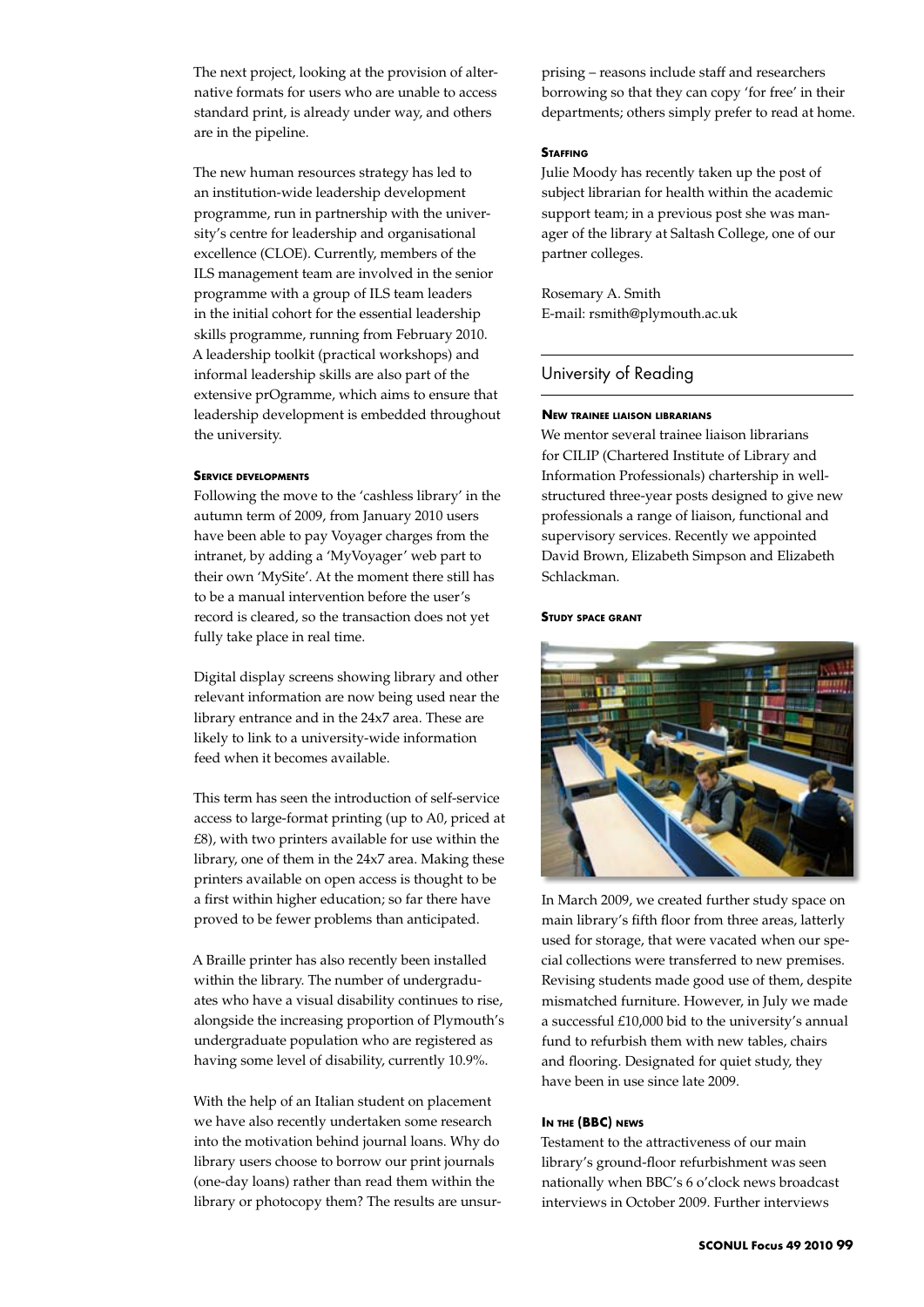continued on the following local 'South Today' news broadcast. They showcased our course collection study space, glazed balcony and staircase, vaulted main hall (with self-issue points) and café, whilst university staff and students explained how Reading enhances student employability.

Rachel Redrup Email: r.m.j.redrup@reading.ac.uk

# The University of Sheffield

# **#1 in** *Times Higher Education***'s student experience survey**

The University of Sheffield came top in the UK for 'good library and library opening hours' in this year's *THE* student experience survey, the results of which were published in the *THE* on 14 January 2010. Martin Lewis, director of library services and University Librarian, said, 'This great result confirms the strong performance on student satisfaction from our own surveys. It reflects great credit on the university library's staff, who have made huge efforts to develop our services and who are passionate about helping students to access and use information effectively. It also reflects a really good partnership with the Union of Students and with our academic colleagues.' The university came fourth overall in the survey, which collected the views of over 11,000 undergraduates during the 2008–09 academic year.

# **Western Bank library emerges from £3.5M facelift**

The Western Bank library, opened in 1959, is a grade II\* listed building of striking modern design by architects Gollins Melvin and Ward (GMW). It contains the bulk of the university library's print collections and, until the opening of the information commons, was the most heavily used site. The refurbishment, overseen by conservation specialists Avanti Architects, has restored some of the building's original features along with twentyfirst-century upgrades, including more power and data, new study areas (including some group study areas) and new solar glazing. Western Bank library now aims to provide an environment optimised for researchers, complementing the information commons. A key feature of the refurbished building is the exhibition gallery, funded in part by a grant from the Wolfson Foundation. This opened in March 2010 with an exhibition celebrating the 200th anniversary of the birth of legendary showman P. T. Barnum, curated by Professor Vanessa Toulmin, director of the national fairground archive in the university library.



*Figure 1. The restored main hall in the Western Bank library*

Martin Lewis E-mail: m.j.lewis@sheffield.ac.uk

# Swansea University

## **Archives refurbishment**

A total refurbishment of our Archives collections and services was completed in October 2009. This £1.1 million project was funded by Higher Education Funding Council Wales (HEFCW) capital funding and SRIF3 (Science Research Investment Fund round 3). The eighteen-month project involved converting some book-stock areas and a former lecture theatre in the basement of the library. The new storage facilities more than double our capacity for archive collections and meet BS5454, the national standard for archival storage and preservation. A large new reading room for archives consultation has also been provided, along with a drying room and accommodation for archive staff. Swansea University's archive collections include the South Wales coalfield collection, the Raymond Williams capers and the Richard Burton collection.

#### **SWWHEP library project**

The SWWHEP (South West Wales Higher Education Partnership) library project is now in its final year. Funded by the HEFCW reconfiguration and collaboration initiative, the library proje

taken collaboration between the library services of Swansea University, Swansea Metropolitan University and Trinity University College Carmarthen to a new level.

The RFID element of the project was